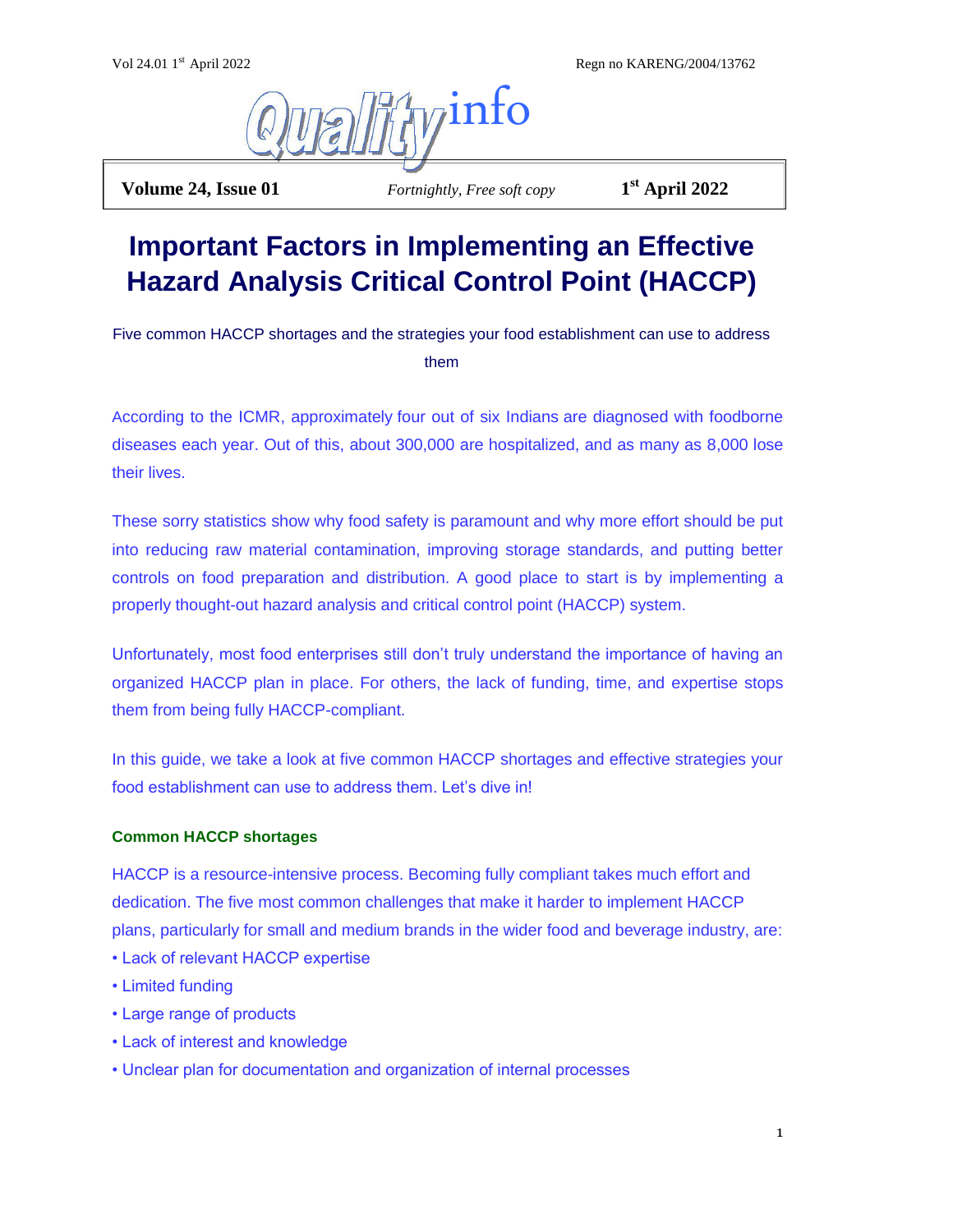# **Lack of relevant HACCP expertise**

Hiring a dedicated HACCP expert is out of reach for most food companies because they can't afford them. It takes a lot of time and money to adequately train existing staff, a risk most companies are not ready to take by diverting already scarce resources from other activities perceived to be more productive.

In the end, many food enterprises feel HACCP is unaffordable and decide against investing in HACCP expertise and knowledge.

# **Limited funding**

Money is regarded as the No. 1 barrier to implementing food safety controls in most food businesses. Many small and medium businesses rely heavily on external funding from the government and private entities to run major processes such as HACCP.

If this support is not forthcoming or comes in limited quantities, then most end up not implementing HACCP and related plans.

In some cases, wide-scale upgrading of existing systems is required for a proper rollout of these processes. If there isn't sufficient funding for the needed changes, the entire process breaks down.

#### **Large range of products**

Another common barrier to the successful implementation of HACCP is when it involves a wide range of product types. In these cases, a single HACCP plan rarely works—especially if those products do not share similarities in processing systems and characteristics.

For example, the critical control points for a juice-processing plant will be vastly different from those for a dry-food store or restaurant. In the same vein, HACCP requirements vary a lot based on the product being manufactured.

For operations with an extensive range of products, multiple plans are needed, making the whole process more complex, costlier, and often unfeasible.

# **Lack of interest and knowledge**

Quite a big portion of SMEs in the food and beverage industry show worryingly low levels of [interest](https://www.food-safety.com/articles/5544-small-or-very-small-new-rules-from-fsma-create-unique-challenges) in HACCP and rarely invest in learning about it. For most, top management and other staff do not have a background in any food discipline.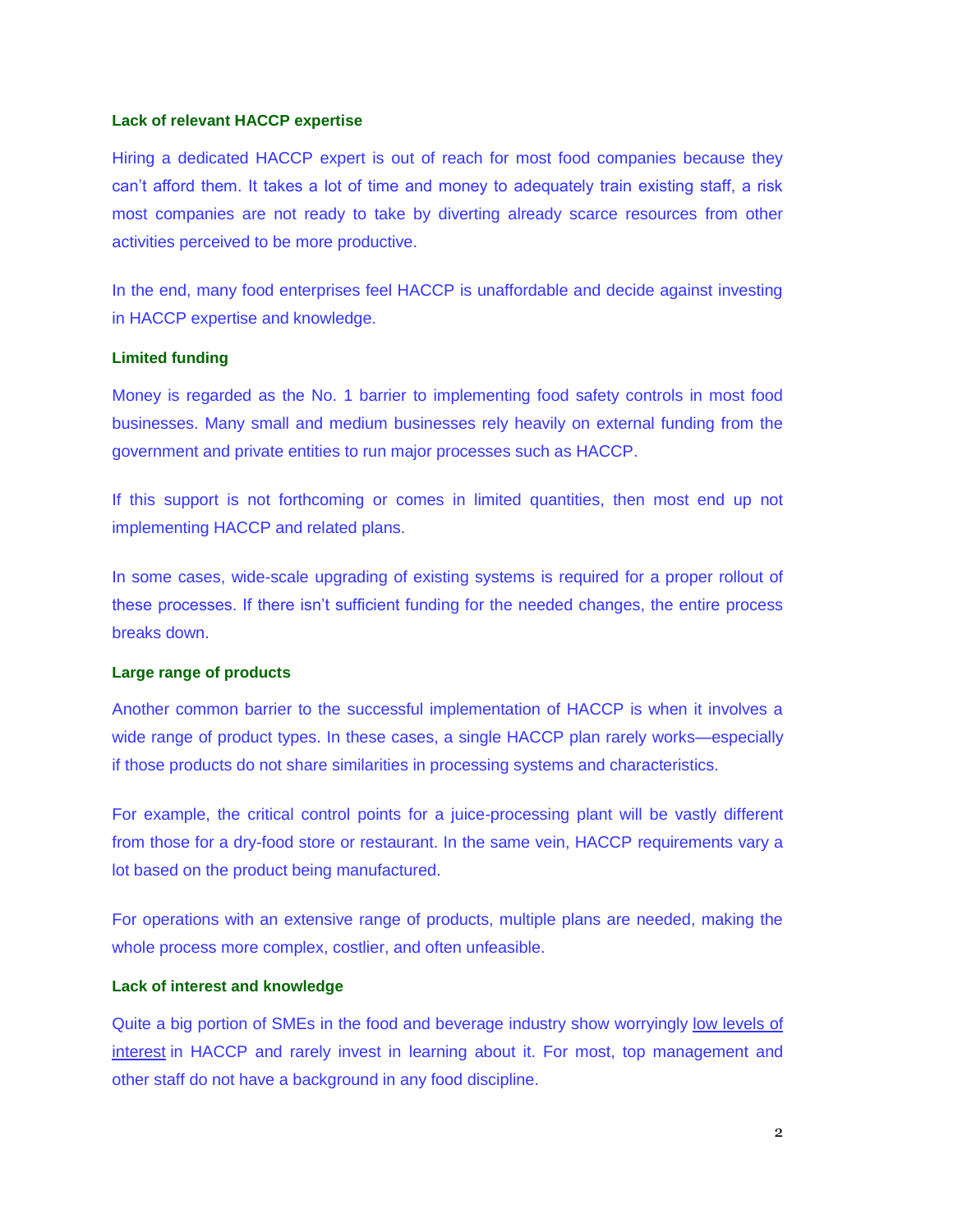When this is the case, HACCP implementation is treated as an afterthought, only getting the deserved attention when things go haywire.

#### **Unclear plan for documentation and organization of internal processes**

As with any major development in an organization, successfully implementing HACCP requires a clear course of action and unwavering commitment from management and everyone involved. In particular, poor planning is a huge challenge that many food establishments grapple with today.

Another issue some operations struggle with is keeping track of the extensive documentation produced in typical HACCP processes. The multiple phases and checks involved from start to finish leave behind a trail of paperwork that needs proper record keeping.

#### **Possible solutions**

HACCP implementation is not easy, especially for companies with limited funding, expertise, and goodwill to get it right. However, it doesn't always have to be this way.

If you're struggling to properly implement a HACCP plan in your company, the following solutions and [best safety practices](https://www.zoomshift.com/blog/restaurant-food-safety/) might be a good place to start. After all, HACCP is a necessity and required by law in most parts of the world. The faster you overcome the above-mentioned challenges and implement them, the safer it will be for your establishment, both in terms of reputation and longevity.

# **Hire an independent HACCP consultant**

For companies lacking HACCP experts in their ranks or funds to train in-house, hiring an independent consultant or partner is a good move. Work only with experts who have proven records of delivering efficient systems to your specific industry. They should also have hands-on experience in handling procedures that lead to full HACCP compliance.

# **Seek funding and automate repetitive tasks**

For challenges stemming from limited funding, here are two quick solutions for you: First, look for support from your local government and other external sources of funding you may find. Alternatively, automate your processes using a food safety management system such as [FoodDocs.](https://www.fooddocs.com/) The idea is to cut time spent by your staff on repetitive HACCP processes and paperwork so that they can focus on more productive activities.